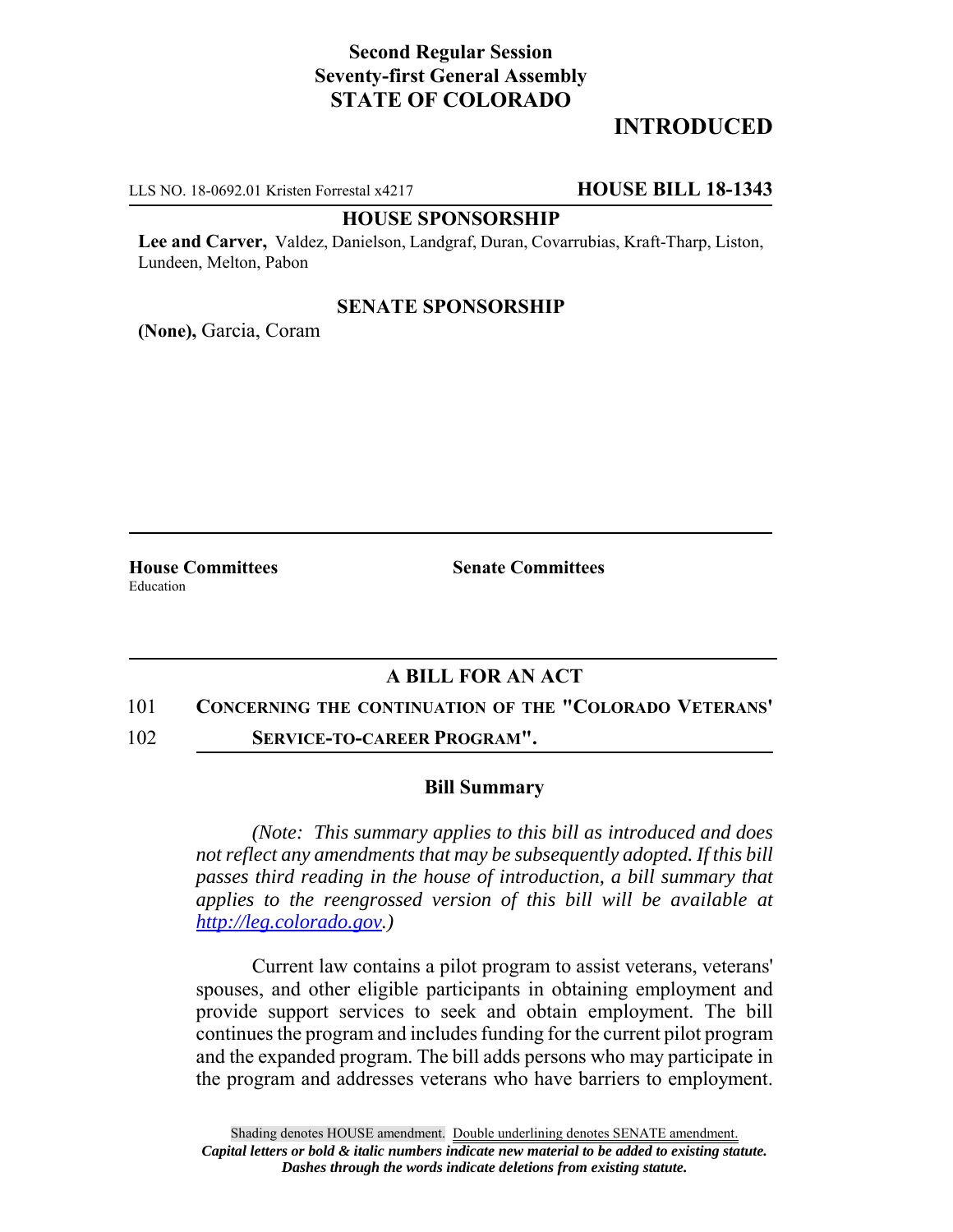The department is required to develop an evaluation methodology to measure program effectiveness.

 *Be it enacted by the General Assembly of the State of Colorado:* **SECTION 1.** In Colorado Revised Statutes, **amend** 8-14.3-201 as follows: **8-14.3-201. Short title.** The short title of this part 2 is the "Colorado Veterans' Service-to-career Pilot Program". **SECTION 2.** In Colorado Revised Statutes, **add** 8-14.3-201.5 as follows: **8-14.3-201.5. Legislative declaration.** (1) THE GENERAL ASSEMBLY FINDS, DETERMINES, AND DECLARES THAT: (a) THE PILOT PROGRAM ENACTED IN HOUSE BILL 16-1267, WHICH CREATED THE COLORADO VETERANS' SERVICE-TO-CAREER PILOT PROGRAM THAT AUTHORIZED NONPROFIT AGENCIES TO PARTNER WITH WORK FORCE CENTERS SELECTED BY THE DEPARTMENT TO PROVIDE VETERANS AND OTHER ELIGIBLE PARTICIPANTS WITH SKILLS TRAINING, INTERNSHIPS, WORK PLACEMENTS, MENTORSHIP OPPORTUNITIES, CAREER AND PROFESSIONAL COUNSELING, AND SUPPORT SERVICES, HAS BEEN 17 SUCCESSFUL IN INCREASING THE EMPLOYMENT RATES FOR VETERANS, VETERANS' SPOUSES, AND ELIGIBLE PARTICIPANTS; AND (b) THE SERVICES OFFERED THROUGH THE PILOT PROGRAM WERE DESIGNED TO ENHANCE WORK FORCE CENTER SERVICES NOT AVAILABLE UNDER THE FEDERAL ACT. 22 (2) THE GENERAL ASSEMBLY FURTHER FINDS, DETERMINES, AND DECLARES THAT THE COLORADO VETERANS' SERVICE-TO-CAREER PILOT PROGRAM SHOULD CONTINUE AS A PROGRAM WHOSE GOAL IS TO ASSIST VETERANS, SPOUSES, AND ELIGIBLE PARTICIPANTS IN SEEKING, OBTAINING,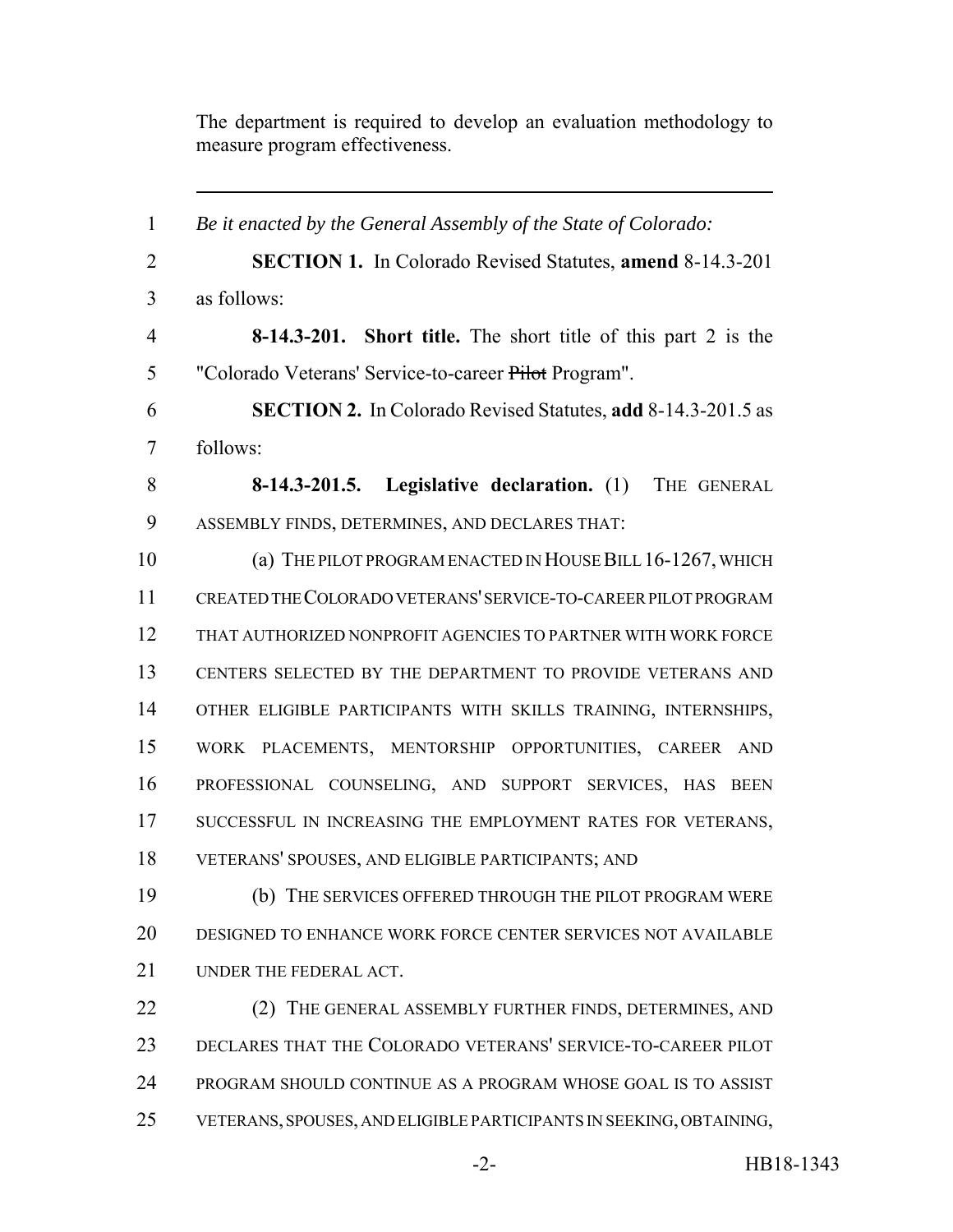AND RETAINING EMPLOYMENT.

- **SECTION 3.** In Colorado Revised Statutes, 8-14.3-202, **amend** (1), (4), (5), (6), and (9); and **add** (5.5) as follows:
- **8-14.3-202. Definitions.** As used in this part 2, unless the context otherwise requires:
- (1) "Act" means the FEDERAL "Workforce Innovation and Opportunity Act", Pub.L. 113-128.
- (4) "Eligible participant" means A:
- (a) VETERAN;
- (b) VETERAN'S SPOUSE;
- 11  $(a)(c)$  A Veteran's dependent child who is twenty-six years of age 12 or younger and lives in the home of the veteran; and

13 (b) (d) A Veteran's caregiver who is eighteen years of age or older and has significant responsibility for managing the well-being of an injured veteran; AND

 (e) PERSON WHO IS ACTIVELY SERVING IN THE UNITED STATES ARMED FORCES AND WHO IS WITHIN SIX MONTHS OF BEING DISCHARGED UNDER CONDITIONS OTHER THAN DISHONORABLE OR A MEMBER OF THE NATIONAL GUARD OR MILITARY RESERVES WHO HAS COMPLETED INITIAL ENTRY TRAINING.

 (5) "Integrated service and support center" means a nonprofit 22 center that is affiliated with a work force center and veterans service offices or provides financial classes or houses a small business 24 development center CENTRALIZED LOCATION WHERE NONPROFIT AND ADVOCACY ORGANIZATIONS, GOVERNMENT AGENCIES, AND OTHER ORGANIZATIONS COLLABORATE TO PROVIDE TO ELIGIBLE PARTICIPANTS SERVICES THAT INCLUDE FINANCIAL CLASSES, BEHAVIORAL HEALTH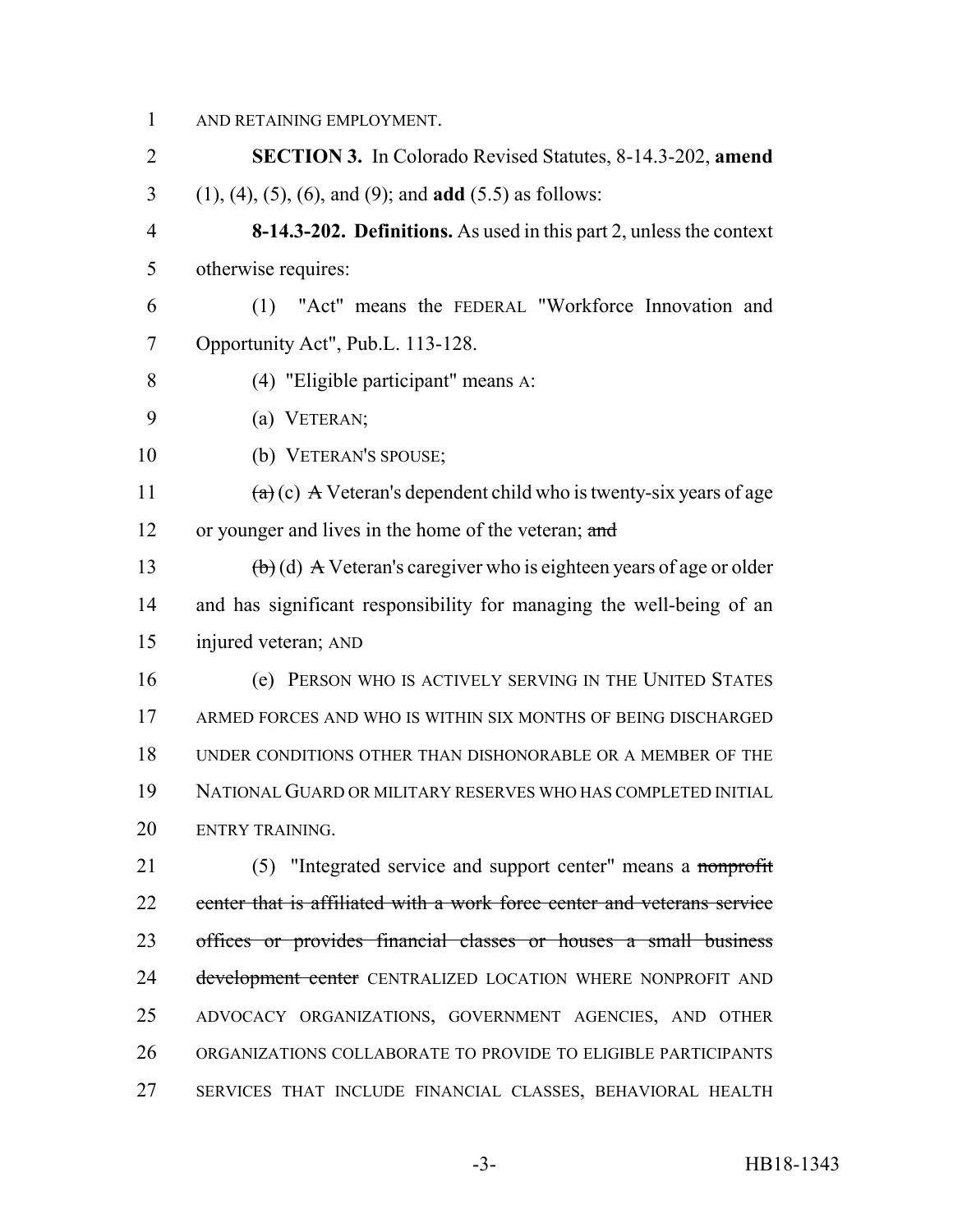COUNSELING, WRAP-AROUND SUPPORT SERVICES, SKILLS TRAINING, VETERANS' BENEFIT COUNSELING, PEER MENTORSHIP, COMMUNITY SERVICE, AND HOUSING ASSISTANCE.

 (5.5) "INTERNSHIP" MEANS A TRAINING PROGRAM WITH A BUSINESS OR NONPROFIT ORGANIZATION DURING WHICH THE ELIGIBLE PARTICIPANT RECEIVES SKILLS TRAINING THAT COULD RESULT IN FUTURE EMPLOYMENT IN THAT SECTOR OR INDUSTRY.

 (6) "Program" means the Colorado veterans' service-to-career 9 pilot program that is designed to enhance work force center services that 10 are not available under the act CREATED IN THIS PART 2.

 (9) (a) "Work force center" means a work force center created by 12 a work force investment DEVELOPMENT board pursuant to the "Colorado" Work Force Investment CAREER ADVANCEMENT Act", part 2 of article 83 of this title *8***.**

 (b) FOR PURPOSES OF A GRANT APPLICATION UNDER SECTION 8-14.3-203, "WORK FORCE CENTER" ALSO INCLUDES A NONPROFIT ENTITY THAT:

(I) HAS A PRIMARY FOCUS OF SERVING VETERANS;

 (II) JOINS WITH THE WORK FORCE CENTER TO SUBMIT A JOINT APPLICATION; AND

 (III) COLLABORATES WITH STAKEHOLDERS AND, IF FEASIBLE, DEVELOPS A GRANT APPLICATION FORM BY MARCH 1, 2019, SO THAT NONPROFIT AGENCIES THAT OPERATE MULTIPLE SERVICE CENTERS CAN SUBMIT ONE APPLICATION.

 **SECTION 4.** In Colorado Revised Statutes, 8-14.3-203, **amend** 26 (1) introductory portion, (1)(b), (1)(d), (1)(e), (2), (3)(e), (4), (5), and (6); and **add** (1)(f) as follows: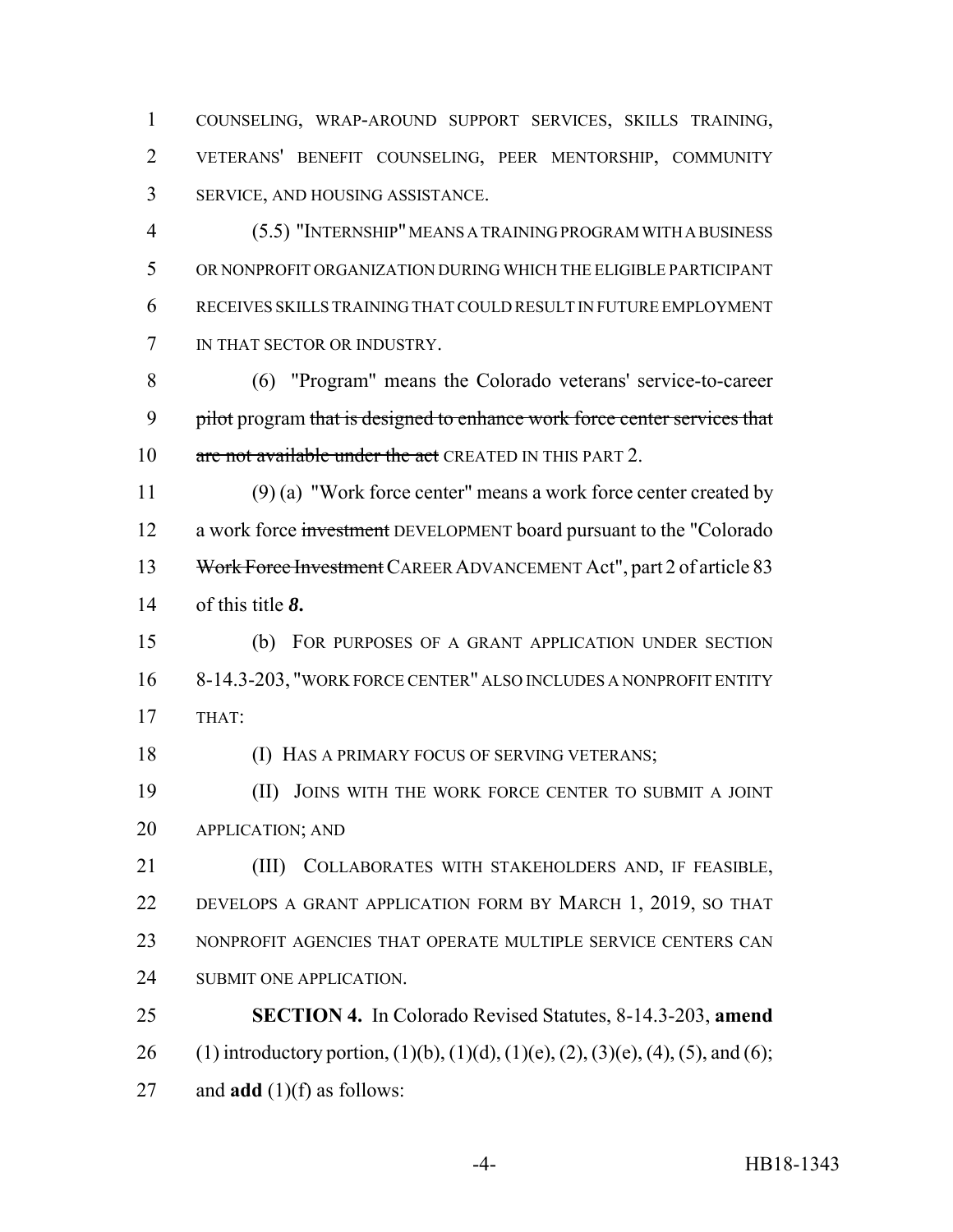1 **8-14.3-203. Colorado veterans' service-to-career program -** 2 **report.** (1) One or more work force centers selected by the department 3 pursuant to the grant program developed by the department in subsection 4 (4) of this section may contract with a nonprofit agency to administer the 5 program. Work force centers selected by the department and the nonprofit 6 agency shall develop and expand programs to provide work force 7 development-related services specifically tailored to the unique needs and 8 talents of veterans, spouses, and eligible participants. The services may 9 include: 10 (b) Opportunities for apprenticeship OR INTERNSHIP placements, 11 including an apprenticeship INTERNSHIP that allows for direct entry of 12 veterans pursuant to 38 U.S.C. sec. 4104A ELIGIBLE PARTICIPANTS; 13 (d) Opportunities for work placements with businesses or other 14 organizations; and 15 (e) Support services, as needed; AND 16 (f) WRAP-AROUND SUPPORT SERVICES, INCLUDING HOUSING AND 17 TRANSPORTATION, TO FACILITATE EMPLOYMENT PROGRAMS. 18 (2) (a) If an internship, as allowable, under the act, is not fully 19 funded by the employer, the employer and the work force center shall 20 MAY share the cost of the hourly wage or stipend for the veteran, spouse,  $21$  or eligible participant, as determined by the work force center and as 22 permitted under state and federal law. 23 (b) If  $\alpha$  veteran, spouse, or AN eligible participant is eligible for 24 funding, through the act, this funding must be used first. If funding is not 25 available or is limited, under the act OR IF THE USE OF FUNDS IS NOT 26 ALLOWABLE, the veteran, spouse, or eligible participant may use program 27 funding.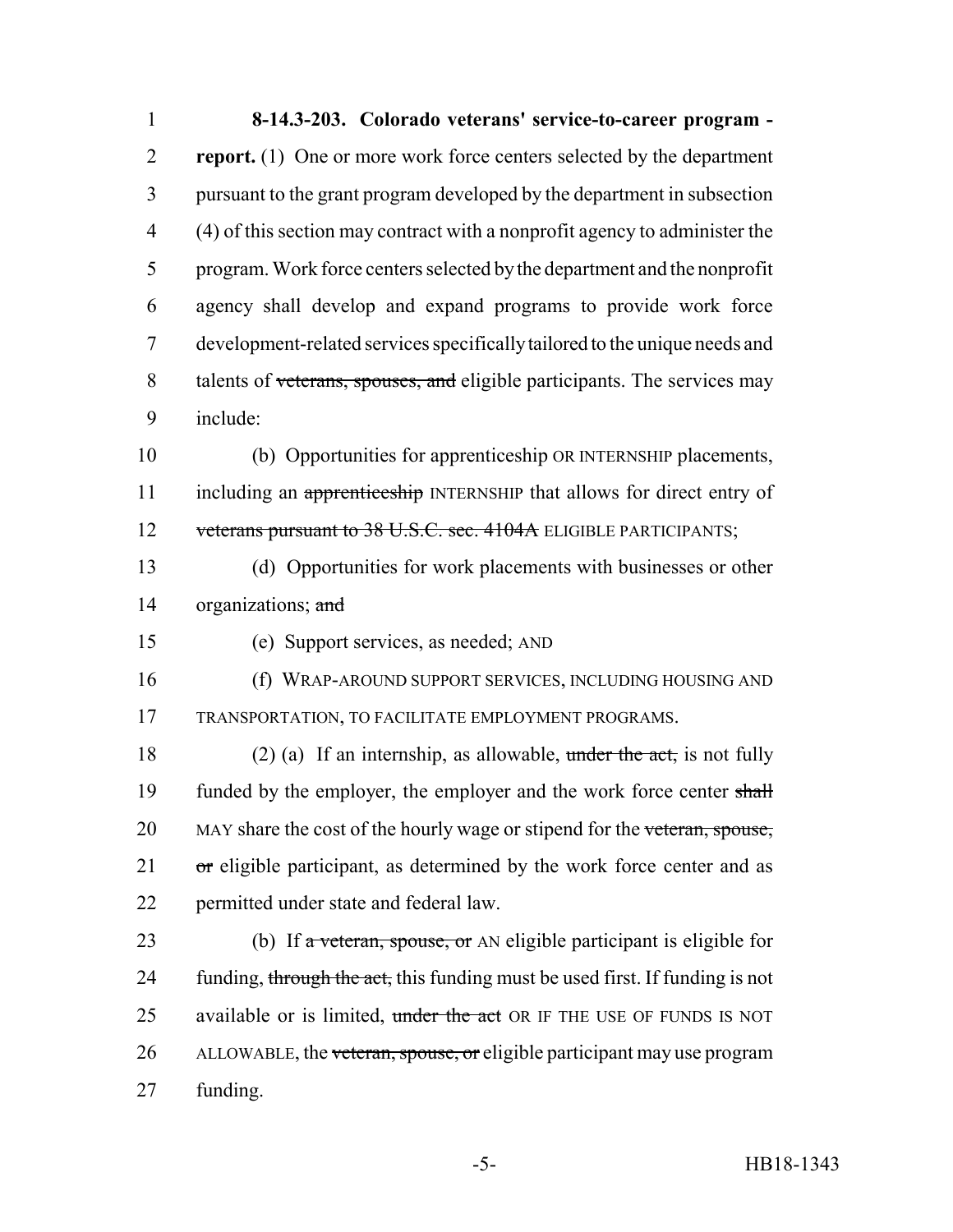(3) The work force centers selected by the department and the nonprofit agency are encouraged to additionally provide services that include:

- (e) Counseling on educational and skills training opportunities 5 available to veterans, spouses, and eligible participants.
- 6 (4) The department shall develop a grant program PROCESS so that work force centers may apply for money to administer the program. Each work force center that wishes to administer the grant program must submit a grant application that:
- (a) Describes the current services that the work force center offers AND DEMONSTRATES THAT THOSE SERVICES:
- (I) DO NOT DUPLICATE SERVICES CURRENTLY PROVIDED UNDER THE FEDERAL ACT; AND
- 14 (II) WILL COMPLEMENT OTHER SERVICES OFFERED UNDER THE PROGRAM;
- (b) States how the grant money would enable the work force center to expand its services for the purposes of the program;
- (c) Describes businesses or other organizations it is partnering 19 with to provide the necessary services; and
- (d) Any other requirements deemed necessary by the department. EXPLAINS HOW THE SERVICES WILL BE TAILORED OR SPECIFICALLY MARKETED TO ANY SUBGROUP OF ELIGIBLE PARTICIPANTS, INCLUDING:
- (I) ELIGIBLE PARTICIPANTS WITH BARRIERS TO ACCESS, SUCH AS VETERANS WITH BAD CONDUCT DISCHARGES;
- 25 (II) VETERANS EXPERIENCING HOMELESSNESS;
- (III) VIETNAM-ERA VETERANS WHO SERVED FOR MORE THAN ONE
- 27 HUNDRED DAYS BETWEEN 1965 AND 1975;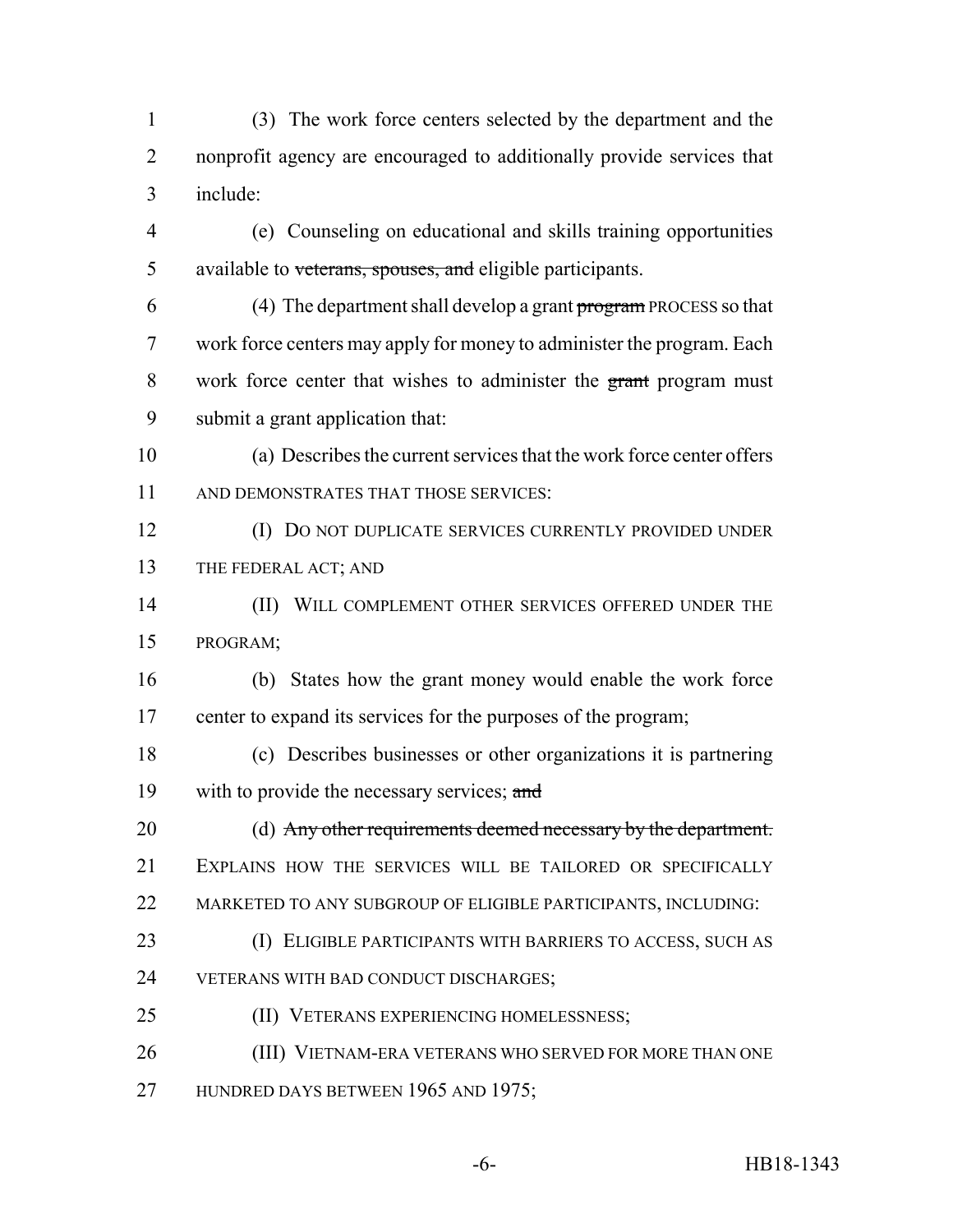(IV) ELIGIBLE PARTICIPANTS EXPERIENCING ADDICTION; (V) NATIONAL GUARD AND MILITARY RESERVE VETERANS; AND (VI) VETERANS WHO ARE NOT ABLE TO ENROLL UNDER THE FEDERAL ACT OR WHO ARE ENROLLED UNDER THE FEDERAL ACT BUT COULD BENEFIT FROM GREATER SUPPORT; AND (e) ADDRESSES ANY OTHER REQUIREMENTS THE DEPARTMENT DEEMS NECESSARY. (5) In selecting work force centers to administer the program, the department shall give preference to a work force center that: 10 (a) Partners with a nonprofit AN agency that is an integrated service and support center for veterans and their families; (b) Is located in the state of Colorado, in order to serve the highest 13 number of veterans ELIGIBLE PARTICIPANTS; (c) Has existing programs or partnerships with businesses or organizations in the community to provide services appropriate to the program; and (d) Has the capacity to provide a wide range of work force 18 development-related services tailored to the unique needs of veterans, 19 spouses, and eligible participants. (6) (a) Each work force center chosen to receive a grant shall use 21 the money for direct services to veterans, spouses, and eligible participants. Each work force center chosen to receive a grant shall report 23 on the services offered; veteran, spouse, and eligible participant participation BY EACH SUBGROUP OF ELIGIBLE PARTICIPANTS; the program's success measured through gainful employment and participation in skills training or educational programs of veterans, 27 spouses, and eligible participants; and any other requirements that the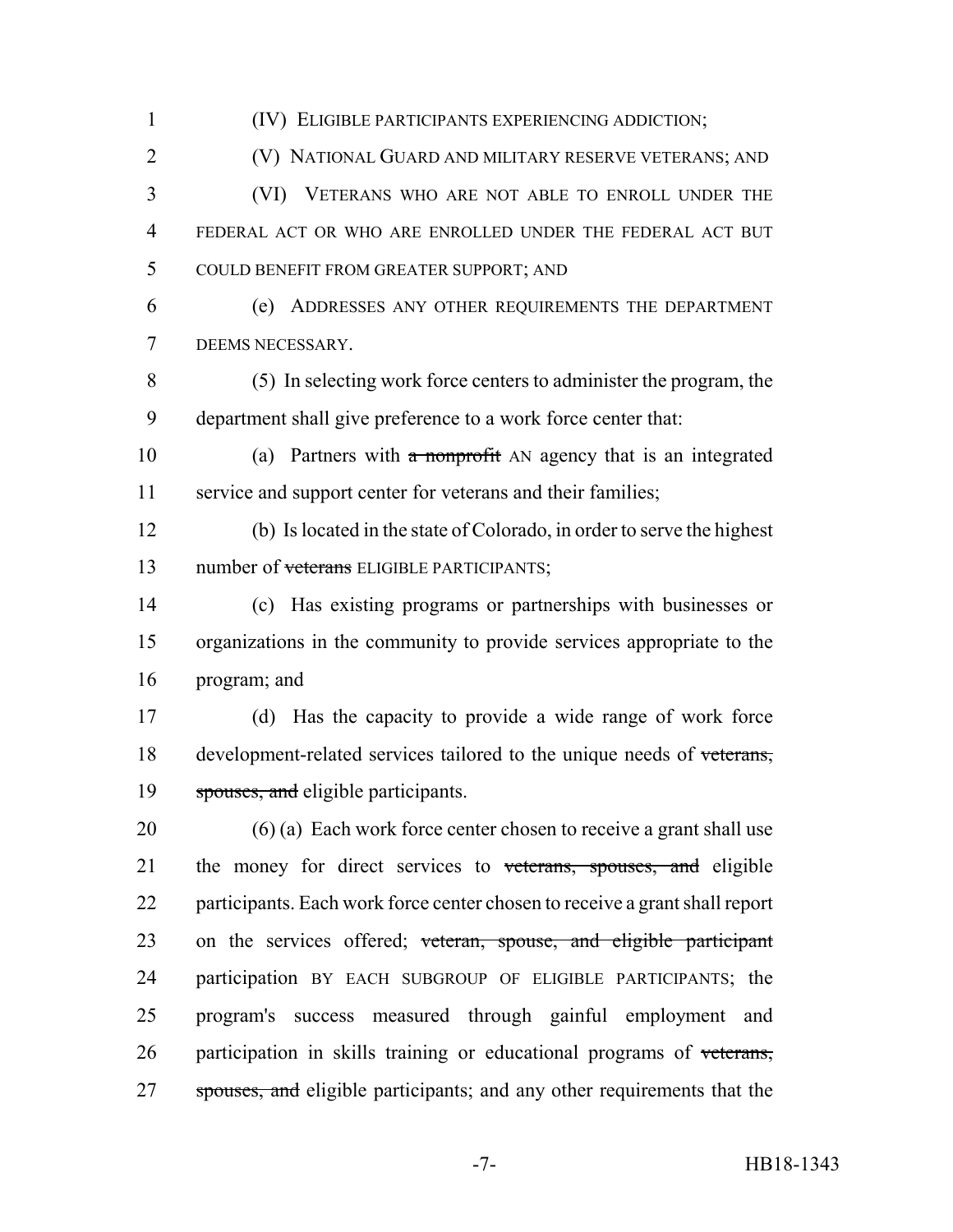department deems necessary. NOTWITHSTANDING SECTION 24-1-136  $2(11)(a)(I)$ , the reports WORK FORCE CENTER shall be made SUBMIT THE REPORT to the department, which shall relay all information from the reports annually to the state, veterans, and military affairs committees of the house of representatives and the senate or to their successor committees.

 (b) THE DEPARTMENT SHALL DEVELOP AN EVALUATION METHODOLOGY TO MEASURE PROGRAM OUTCOMES AND EFFECTIVENESS PRIOR TO INITIATING THE BID PROCESS FOR AWARDING GRANTS. TO THE EXTENT FEASIBLE, THE EVALUATION PROCESS MUST ENABLE A COMPARISON BETWEEN PROGRAMS SERVING SIMILAR POPULATIONS. IT IS THE INTENT OF THE GENERAL ASSEMBLY THAT THE DEPARTMENT AWARD THE GRANTS NO LATER THAN NOVEMBER 1, 2018. THE GRANT AWARD MUST INCLUDE DATA TRACKING REQUIREMENTS THAT WILL BE USED TO MEASURE OUTCOMES AND EFFECTIVENESS.

 (c) ANY UNSPENT MONEY REMAINING IN THE DEPARTMENT'S FISCAL YEAR 2017-18 APPROPRIATION FOR ADMINISTRATIVE COSTS MAY BE USED FOR THE PURPOSE OF DESIGNING AN EVALUATION METHODOLOGY OR CONTRACTING OUT THE DESIGN. ANY UNSPENT MONEY FOR DIRECT PROGRAM SERVICES REMAINING AS OF JUNE 30, 2018, MAY BE USED BY THE PROGRAMS IN EFFECT AS OF JUNE 30, 2018, FOR THE FISCAL YEAR 22 STARTING JULY 1, 2018. UNSPENT MONEY AVAILABLE AT THE END OF EACH FISCAL YEAR ROLLS OVER TO THE NEXT FISCAL YEAR TO BE SPENT IN THAT YEAR.

25 (d) IN ANALYZING AND REPORTING ON THE PERFORMANCE DATA 26 DESCRIBED IN SUBSECTIONS  $(6)(a)$  AND  $(6)(b)$  OF THIS SECTION, THE DEPARTMENT SHALL SEPARATELY ACCOUNT FOR DATA PERTAINING TO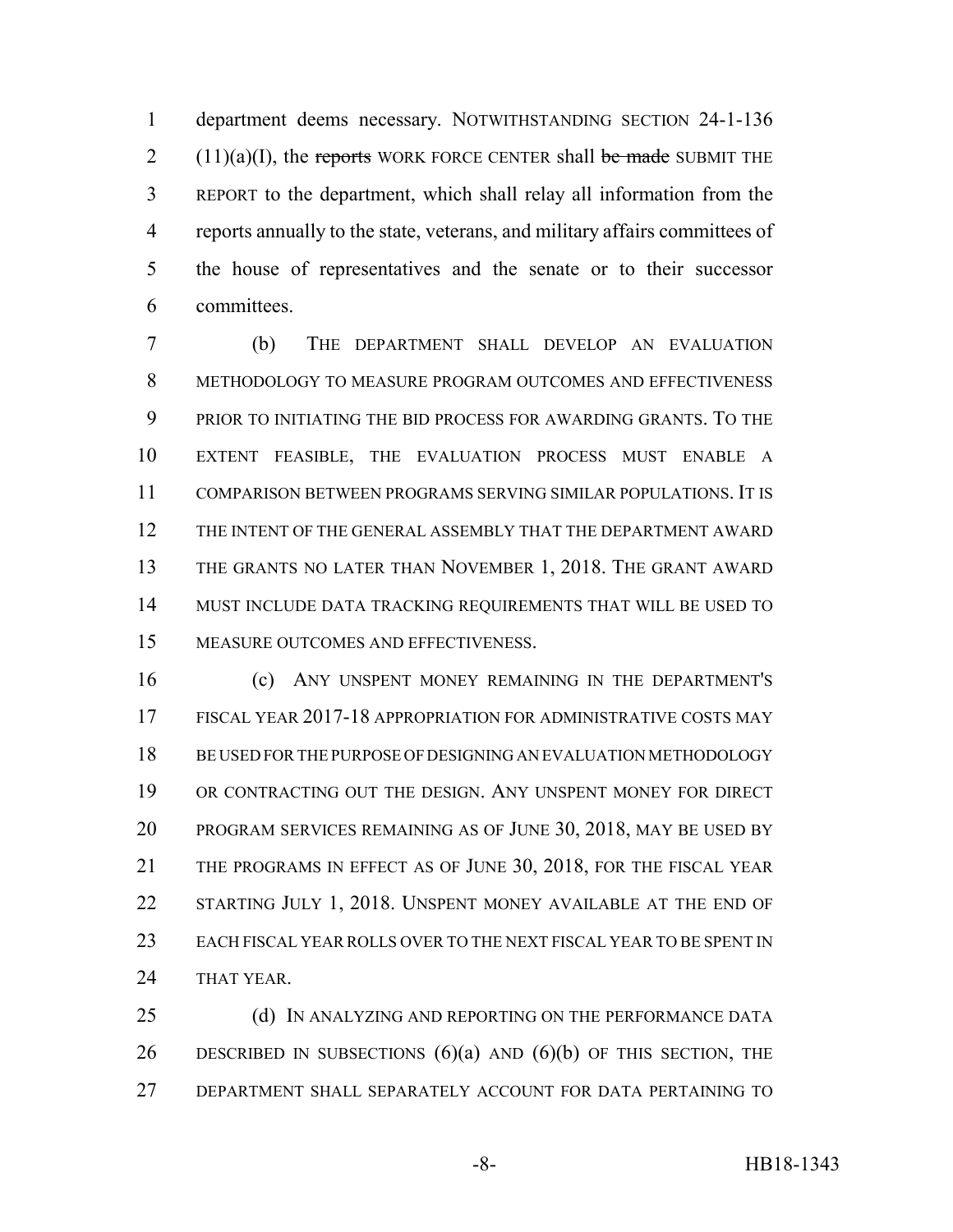SIGNIFICANT BARRIERS TO EMPLOYMENT.

 **SECTION 5.** In Colorado Revised Statutes, **amend** 8-14.3-204 as follows:

 **8-14.3-204. Appropriation.** (1) For the fiscal year beginning on July 1, 2016, The general assembly may annually appropriate money from 6 the marijuana tax cash fund created in section  $39-28.8-501$  C.R.S., to the department to be used for the program. The department may use up to five percent of any money appropriated by the general assembly for development and administrative costs incurred by the department 10 pursuant to this section. Up to seven EIGHT percent of the money may also be used by the work force center for administrative costs incurred by the work force center and the nonprofit agency to implement and operate the program.

 (2) FROM THE MONEY APPROPRIATED TO THE PROGRAM, THE 15 GENERAL ASSEMBLY SHALL APPROPRIATE IN ORDER TO CONTINUE THE PROGRAM THROUGH DECEMBER 31,2018.ANY MONEY APPROPRIATED TO THE PROGRAM MUST BE APPLIED TO GRANTS AWARDED TO THE 18 PROGRAM IN THE FISCAL YEAR 2018-19.

 **SECTION 6.** In Colorado Revised Statutes, **repeal** 8-14.3-205 as follows:

 **8-14.3-205. Repeal of part.** This part 2 is repealed, effective January 1, 2019.

 **SECTION 7.** In Colorado Revised Statutes, 39-28.8-501, **amend** 24  $(2)(b)(IV)(L)$  as follows:

 **39-28.8-501. Marijuana tax cash fund - creation - distribution - legislative declaration.** (2) (b) (IV) Subject to the limitation in subsection (5) of this section, the general assembly may annually